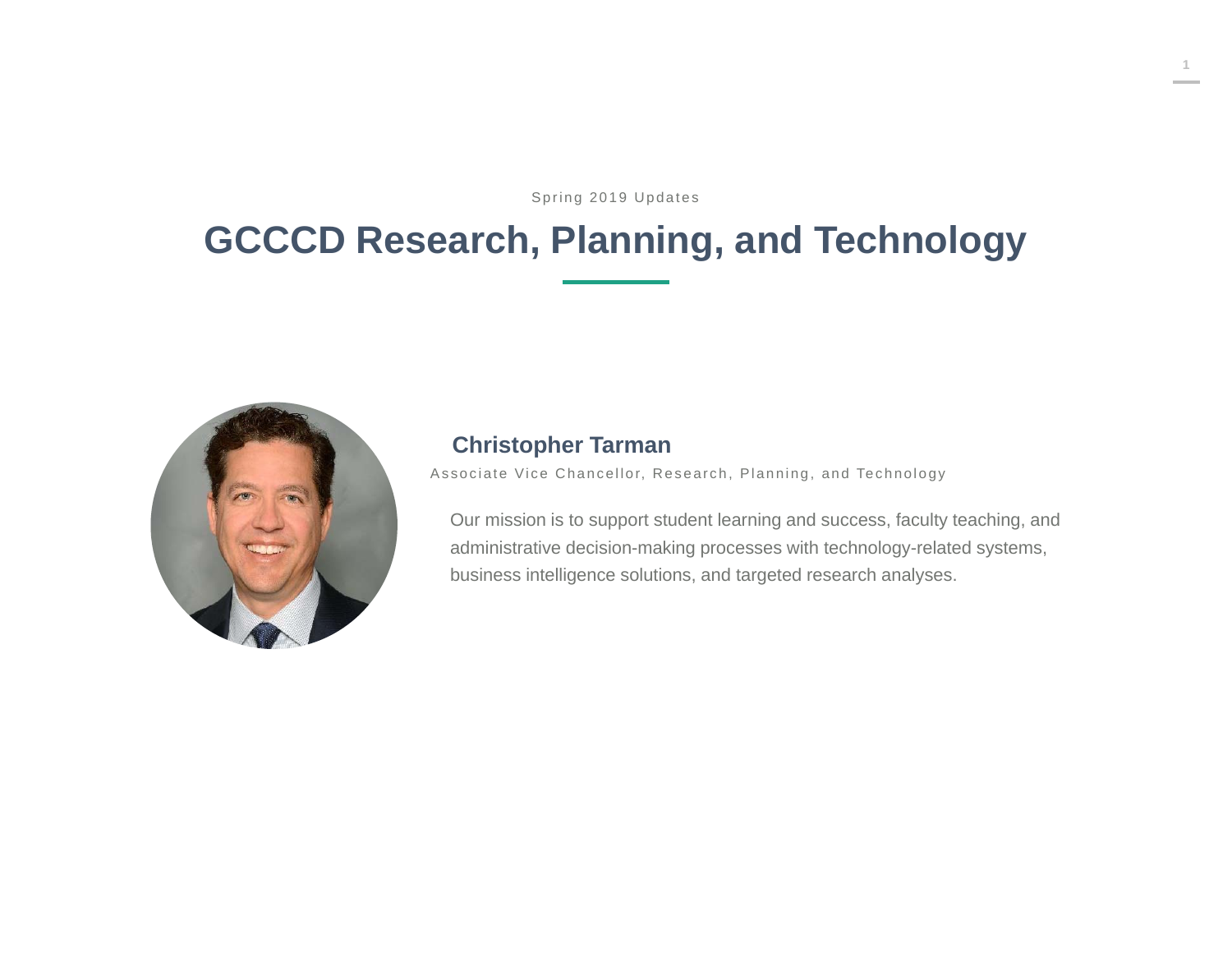### **Table of Contents**

#### **IT Reorganization**

Introduction of our IT Leadership Team for three functional IT areas: Enterprise Systems, Technical Services, and Computer Services.

#### **IT Projects**

Update of current major technology initiatives, including upgrades to our student information system, network and wireless infrastructure, and phone system.

#### **Information Security**

Update of our information security initiatives, including employee training, security assessments, and incident response planning.

#### **Research**

Presentation of our new Tableau dashboards and plans to improve our access to institutional reports as well as incorporate the new CCC Student Success Metrics.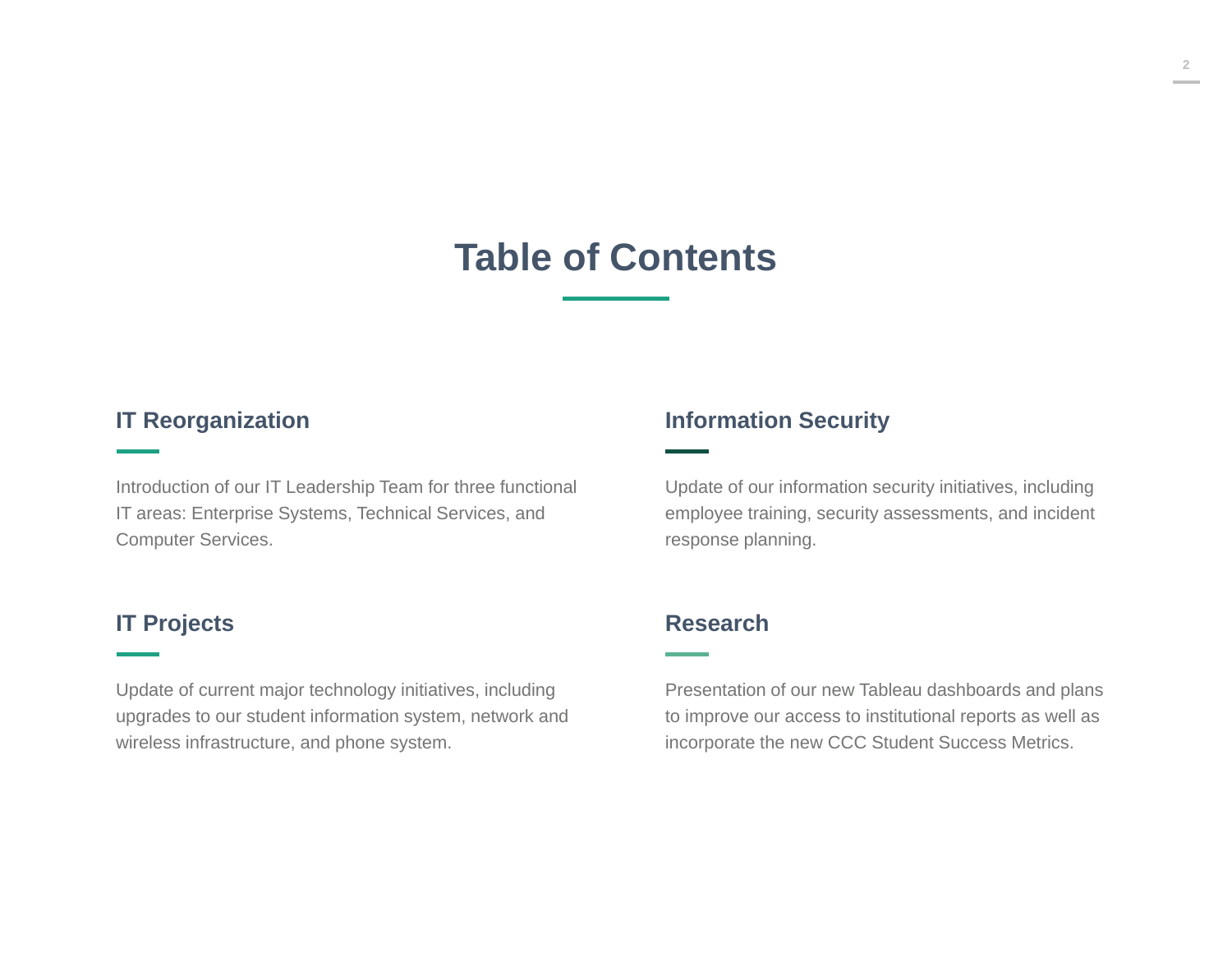### **Meet the IT Leadership Team**

Our mission is to provide continuous quality improvement of teaching and student learning by providing innovative and reliable technological and support services.



**Steve Abat**

**Director, Technical Services** Provides support for the technical infrastructure, including the network, wireless access, system access (multi-factor authentication and Office 365), and IT security.



**Michael Carr**

**Director, Enterprise Systems**

Provides support for all student information systems; Workday; federal and state reporting; server and database management; and data warehouse server support.



**Jerry Williamson**

**Director, Computer Services** Provides computer equipment and IT system support for GCCCD employees and students.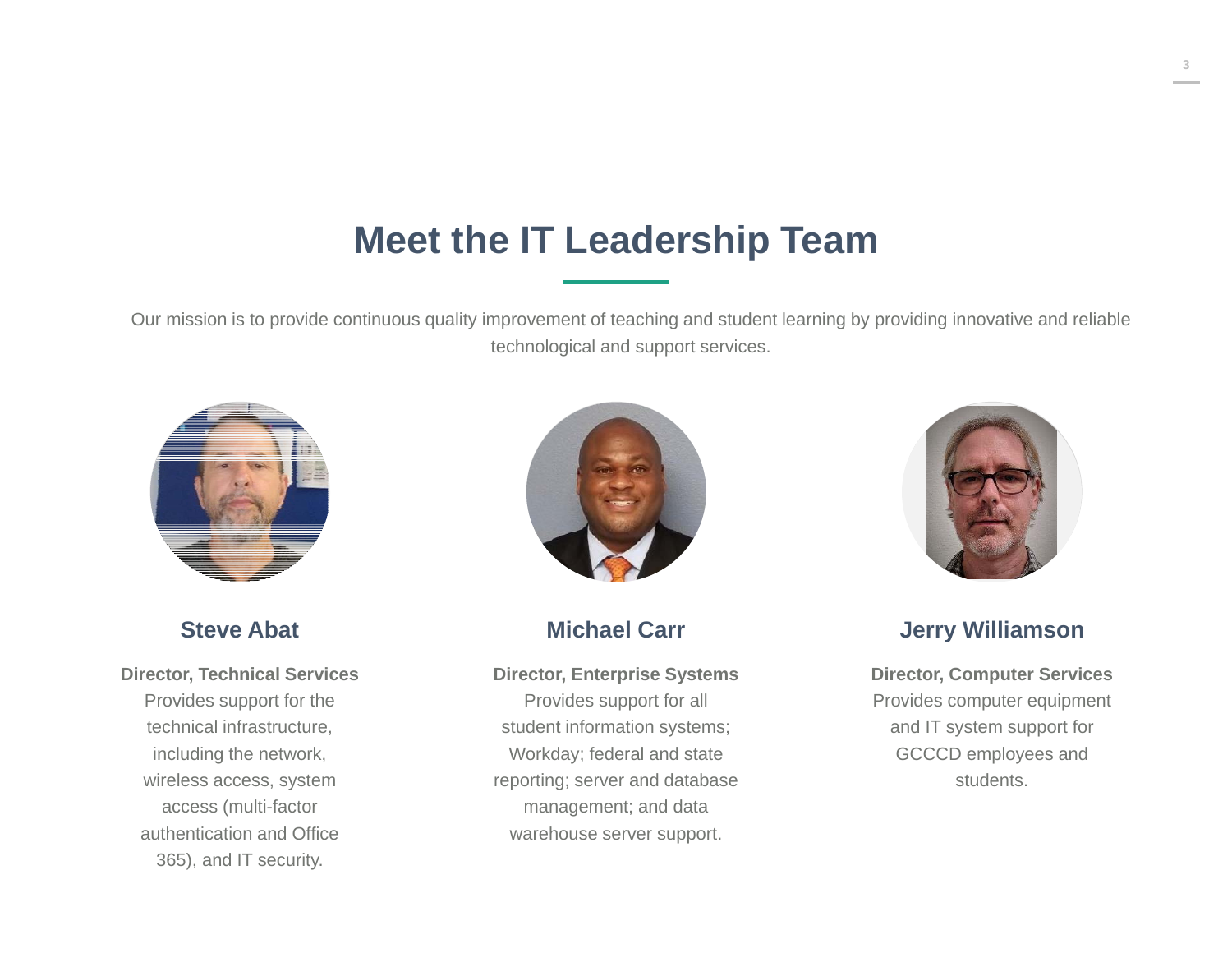Spring 2019

# **Colleague Student Information System Projects**



#### **Self Service**

- Replacement to WebAdvisor
	- Exclusive Self Service

registration for Summer 2019

• Other links to follow



#### **CRM Recruit**

- Outreach module to track prospective students
	- Events registration
	- Academic Program
		- information
	- Go-Live March 2019



#### **Student Planning**

- Phase I for Education Planning
- Configuration Feb 2019
	- Go-Live April 2019
- Phase II: Degree Audit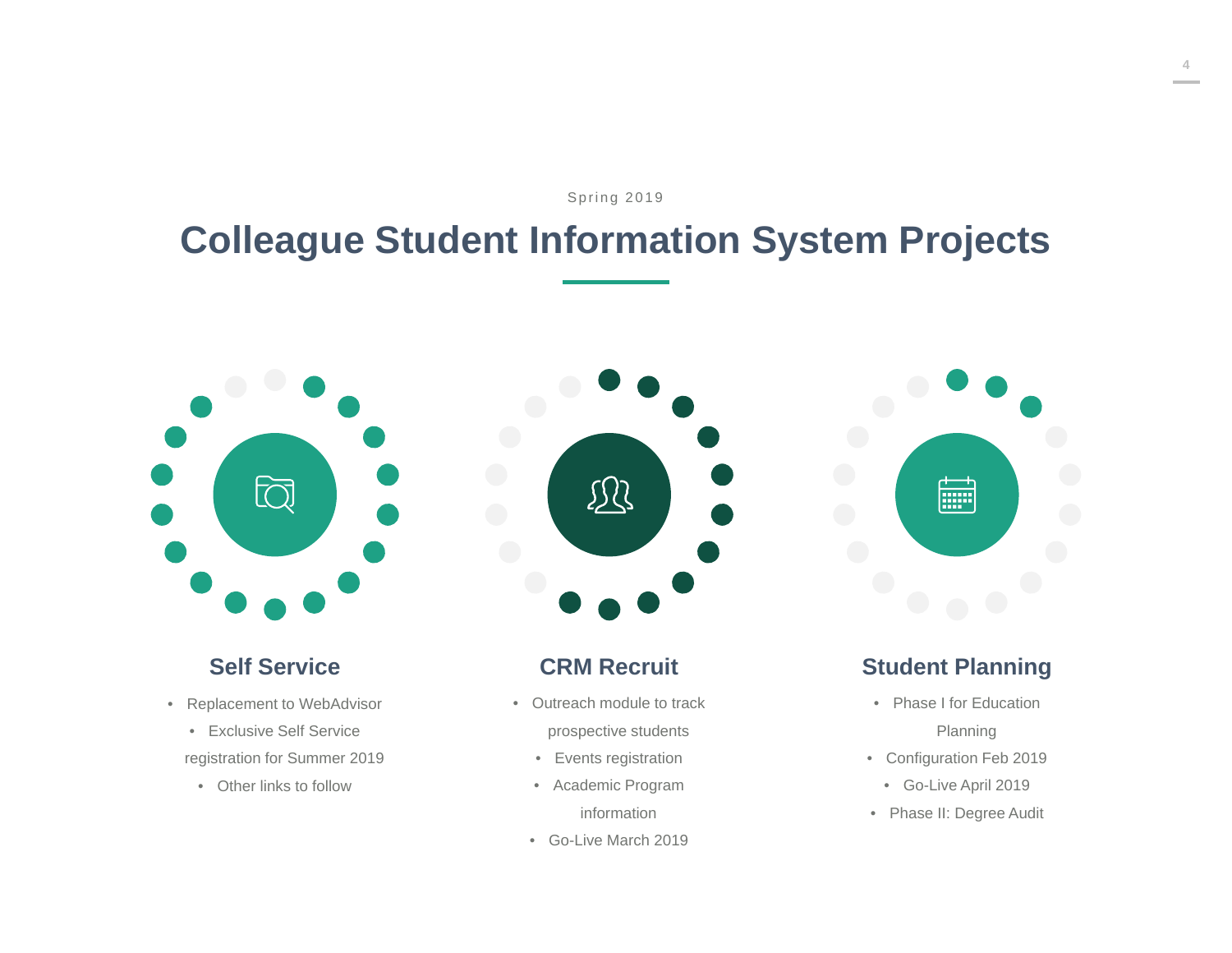# **AB705 – Multiple Measures Project**

Working with English and math faculty, the IT Department is programming a custom multiple measures survey from WebAdvisor in Colleague that will automatically and nearly instantaneously produce English and math placements for our students. Changes in the placement rubrics have had ripple effects across other systems that we need to resolve. This project is on target.

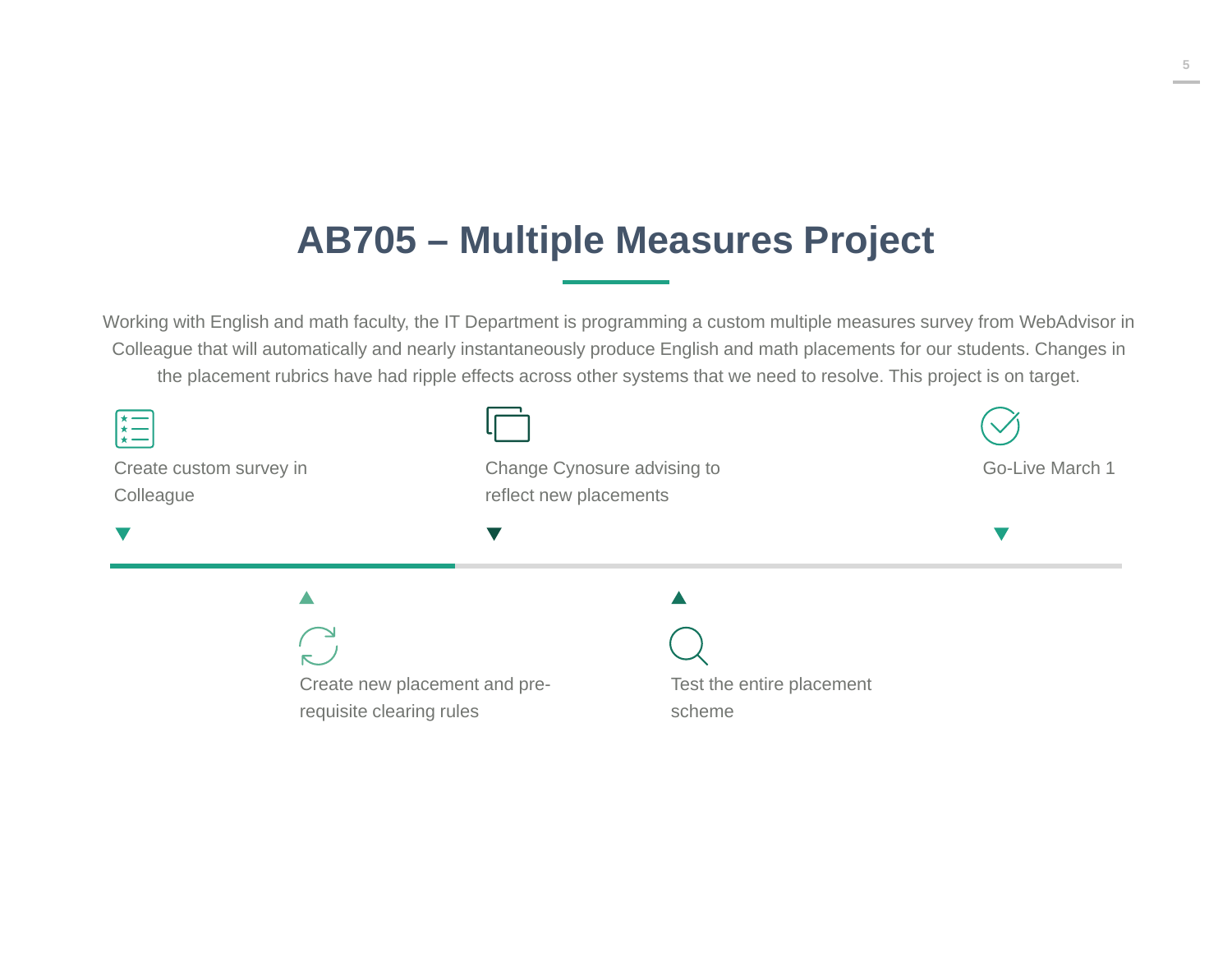### **IT Infrastructure Projects**



- 95% Complete
- Outside areas this Spring



### **VoIP Phone System**

- • Confirming dialing information
	- Go-Live by Summer 2019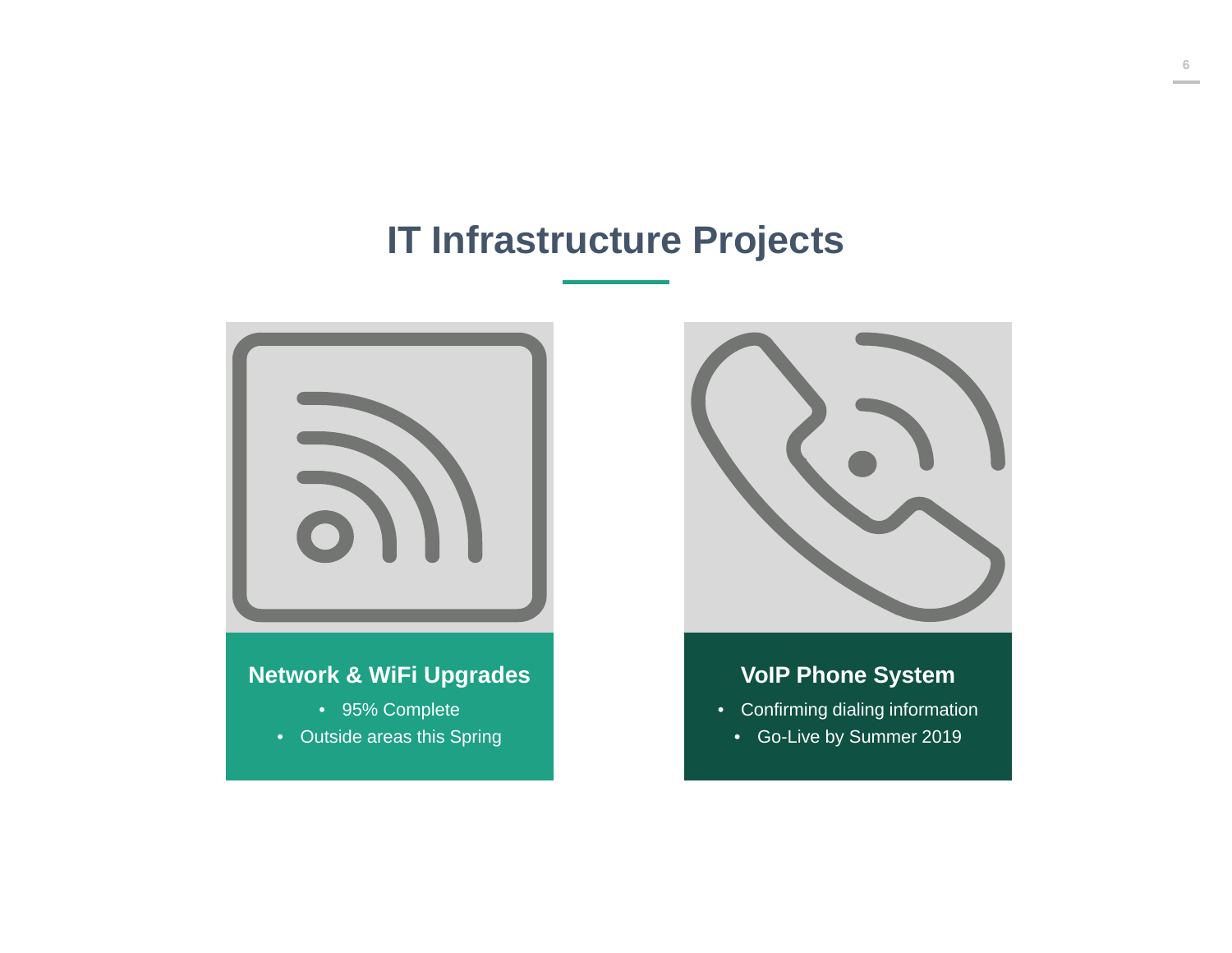Spring 2019

# **Computer Services Projects**

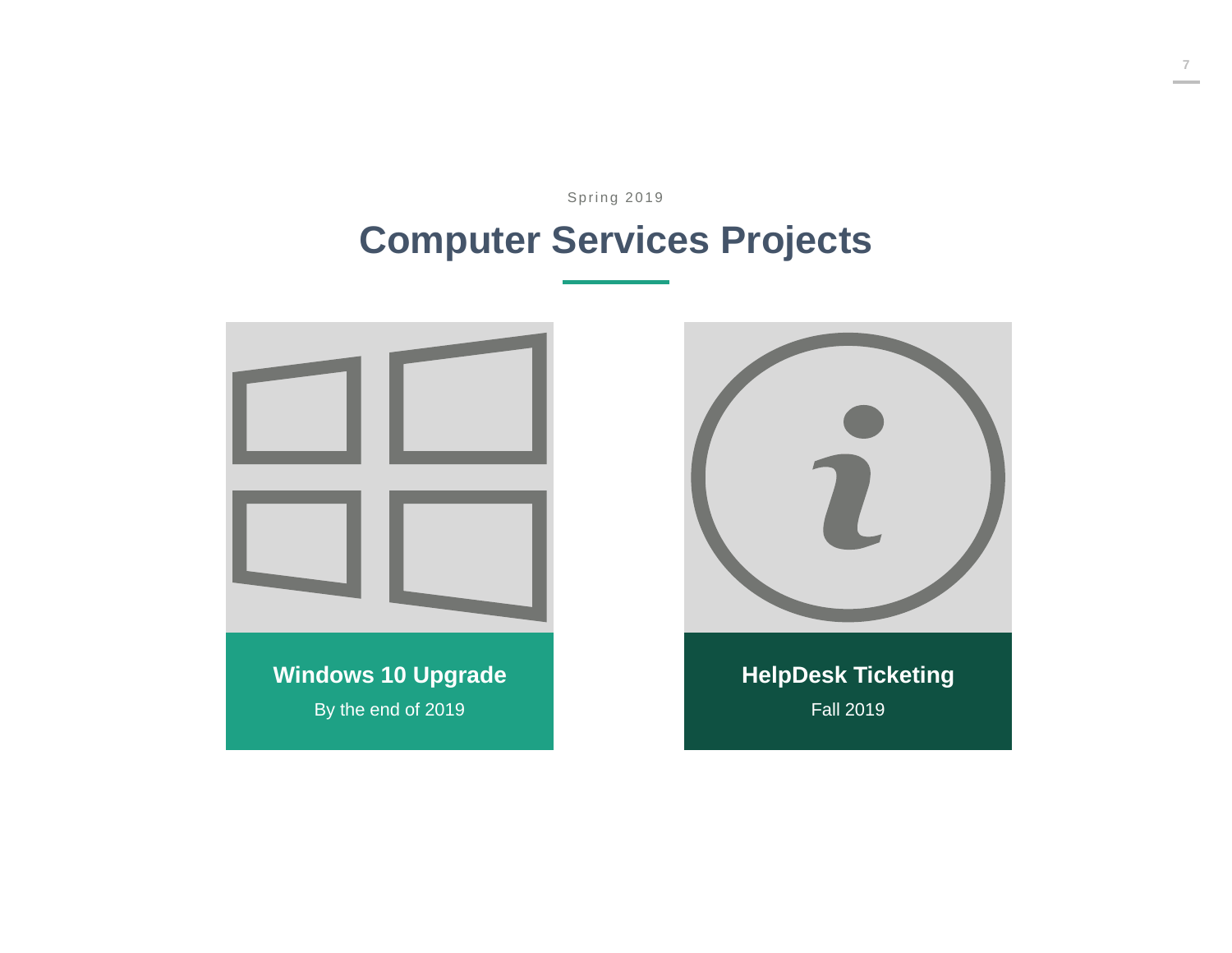### **Information Security**

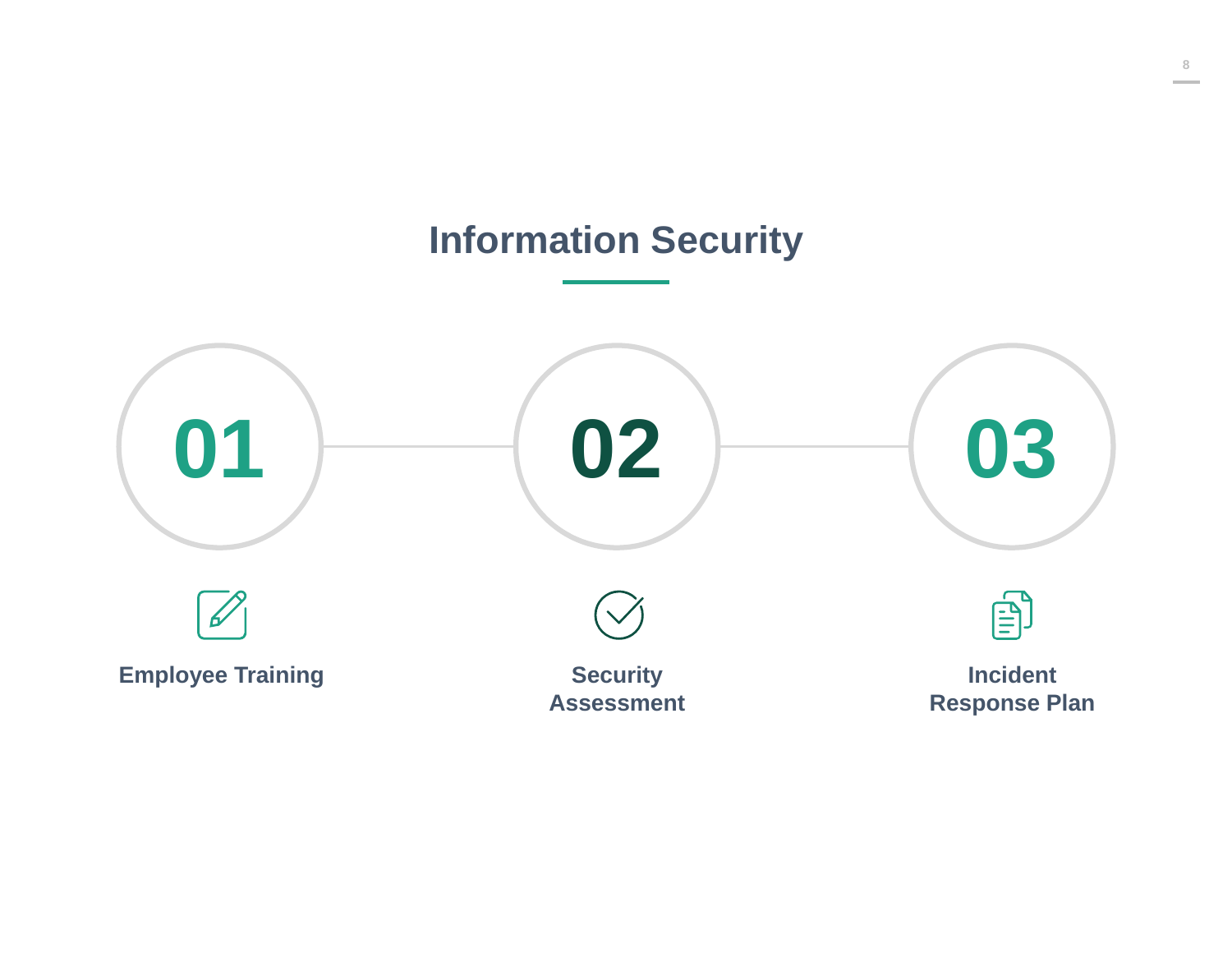Spring 2019

### **Research**

Our mission is to foster continuous quality improvement of student success and equity by providing innovative, timely, relevant, and accurate information that drives decision-making at all levels in the Grossmont-Cuyamaca Community College District.

# S Q

#### **Reorganization**

More capacity for campus-based research

# $\mathbb{d}$

#### **Data Tools**

Excel CubesTableau DashboardsReports Portal



#### **New Data Elements**

Race & Ethnicity GCCCD-GUHSD DatabaseStudent Success Metrics